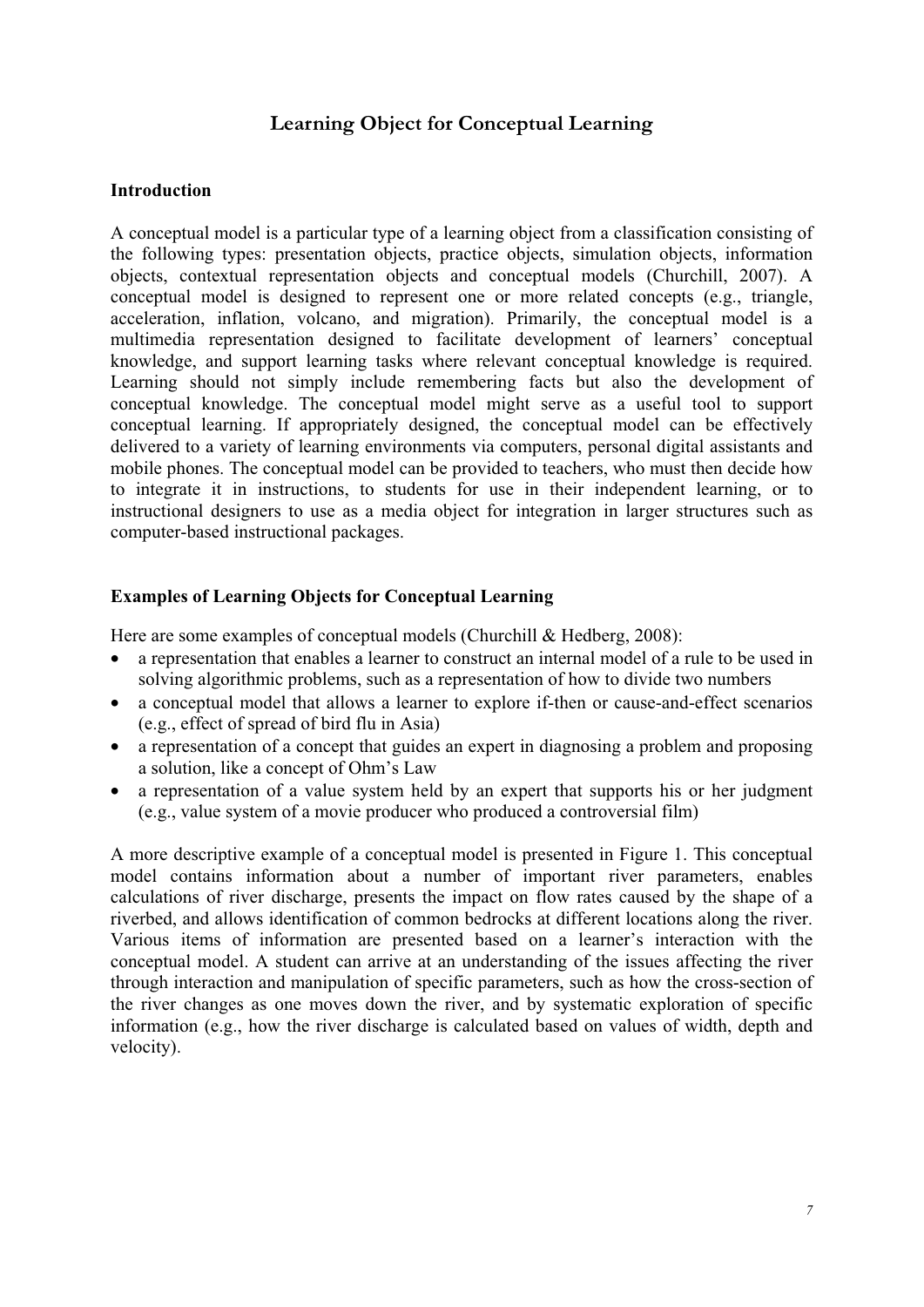

Figure 1: "River" conceptual model

## **Models for Teaching and Learning – Theoretical Background**

Models have been described as powerful tools for learning, and their educational use has been described as model-centered learning and instruction (e.g., Seel, 2003, Gibbons, 2008). Lesh and Doerr (2003) define a model as a conceptual system "consisting of elements, relations, operations, and rules governing interactions" that are used to "construct, describe, or explain the behavior of other system(s)". For Dawson (2004), a model is "an artifact that can be mapped onto a phenomenon" and that is "easier to understand than the phenomenon being modeled". Johnson and Lesh (2003) more specifically discuss technology-based representational models and suggest that these models can be used for communicating, modeling, describing, or experimenting with other system(s). The term conceptual model was used by Norman (1983), who refers to it as a representation of a target system designed to serve as a the conceptual model as a representation designed for teaching and learning purposes, and writes that such a representation "highlights the major objects and actions in a system as well as the causal relations among them".

Contemporary technology enables design of conceptual models in a effective multimedia form. This form is predominantly interactive (sliders, buttons, hot-spots, text-entry) and visual (diagrams, illustrations, pictures, videos, animations). It can also contain other modalities such as text and audio. This idea of a conceptual model as visual and interactive digital representation is influenced by theoretical work such as: external multimedia representations (Schnotz & Lowe, 2003), dynamic visualization (Ploetzner & Lowe, 2004), information visualization (Bederson & Shneiderman, 2003), visual explanations and envisioning information (Tufte, 1990; Tufte, 1997; Tufte, 2001), visual and multimedia displays and conceptual models (Mayer, 1998; Mayer 2003), conceptual models (Norman, 1983), multiple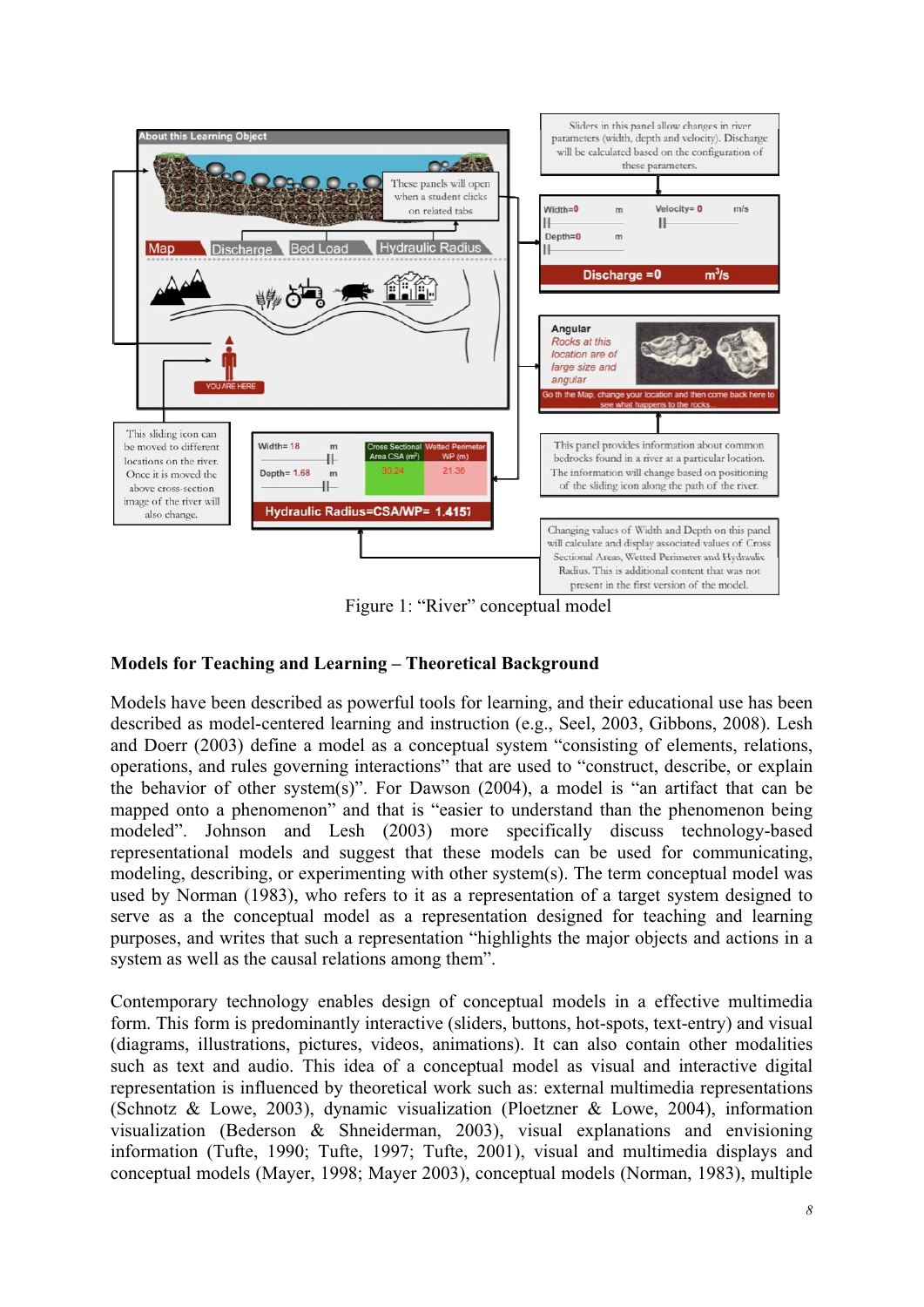representations (Van Someren, 1998), modality and multimodality (De Jong et al. 1998; van Someren et al. 1998) and pedagogical models (Fraser, 1999). Overall, the literature suggests that technology creates opportunity for design and application of conceptual models and other forms of technology-based representations that can effectively support teaching and learning (e.g., De Jong et al., 1998; Fraser, 1999; Norman, 1983; Johnson & Lesh, 2003; Van Someren, 1998). It is also suggested that learning with these representations is supported through activation of certain cognitive processes such as mind modeling and linking between internal representations (Churchill, 2008; Seel, 2003; Mayer, 1989; Mayer, 2003).

Overall, when appropriately designed, the conceptual model can support development of more advanced forms of knowledge such as conceptual knowledge and mental models. Curriculum content can be analyzed to identify key concepts. These concepts can be represented through conceptual models that can serve as powerful tools for teaching, learning and instructional design, and that can be effectively delivered to learning environments via a variety of technologies, such as computers, handheld personal devices or mobile phones.

#### **References**

- Bederson, B. B., & Shneiderman, B. (2003). *The craft of information visualization: readings and reflections.* San Francisco, CA: Morgan Kaufmann Publishers.
- Churchill, D. (2008). Mental models. In L. Tomei (Ed.), *Encyclopedia of Information Technology Curriculum Integration* (pp. 575-582). Hershey, PA: Idea Group Publishing.
- Churchill, D. (2007). Towards a useful classification of learning objects. *Education Technology Research and Development, 55*(5), 479-497.
- Dawson, M. R. (2004). *Minds and machines: connectionism and psychological modeling.* Oxford, UK: Blackwell Publishing.
- De Jong, T. et al. (1998). Acquiring knowledge in science and mathematics: the use of multiple representations in technology-based learning environments. In A. Van Someren (Eds.), *Learning with multiple representations* (pp. 9-40). Oxford, UK: Elsevier Science Ltd.
- Fraser, A. (1999). *Web visualization for teachers.* Retrieved February 23, 2004, from http://fraser.cc/WebVis/ .
- Gibbons, A. (2008). Model-centered instruction, the design and the designer. In D. Ifenthaler, P. Piarnay-Dummer, & J. M. Spector (Eds.), Understanding models for learning and instruction. (pp. 161-173). New York, NY: Springer.
- Johnson, T., & Lesh, R. (2003). A models and modeling perspective on technology-based representational media. In R. Lesh & H. Doerr (Eds.) *Beyond constructivisim: a models and modeling perspectives on mathematics problem solving, learning and teaching,* (pp. 3-34). Mahwah, NJ: Lawrence Earlbaum.
- Lesh, R., & Doerr, H. (2003). Foundations of a models and modelling perspective on mathematics teaching, learning and problem solving. In R. Lesh & H. Doerr (Eds.) *Beyond constructivisim: a models and modeling perspectives on mathematics problem solving, learning and teaching,* (pp. 3-34). Mahwah, NJ: Lawrence Earlbaum.
- Mayer, R. E. (1989). Models for understanding. *Review of Educational Research, 59*(1), 43- 64.
- Mayer, R. E. (2003). The promise of multimedia learning: using the same instructional design methods across different media. *Learning and Instruction, 13*, 125-139.
- Norman, D.A. (1983). Some observation on mental models. In Gentner, D., & Stevens, A.L. (Eds), *Mental Models,* (pp.7-14). Hillsdale, NJ: Erlbaum.